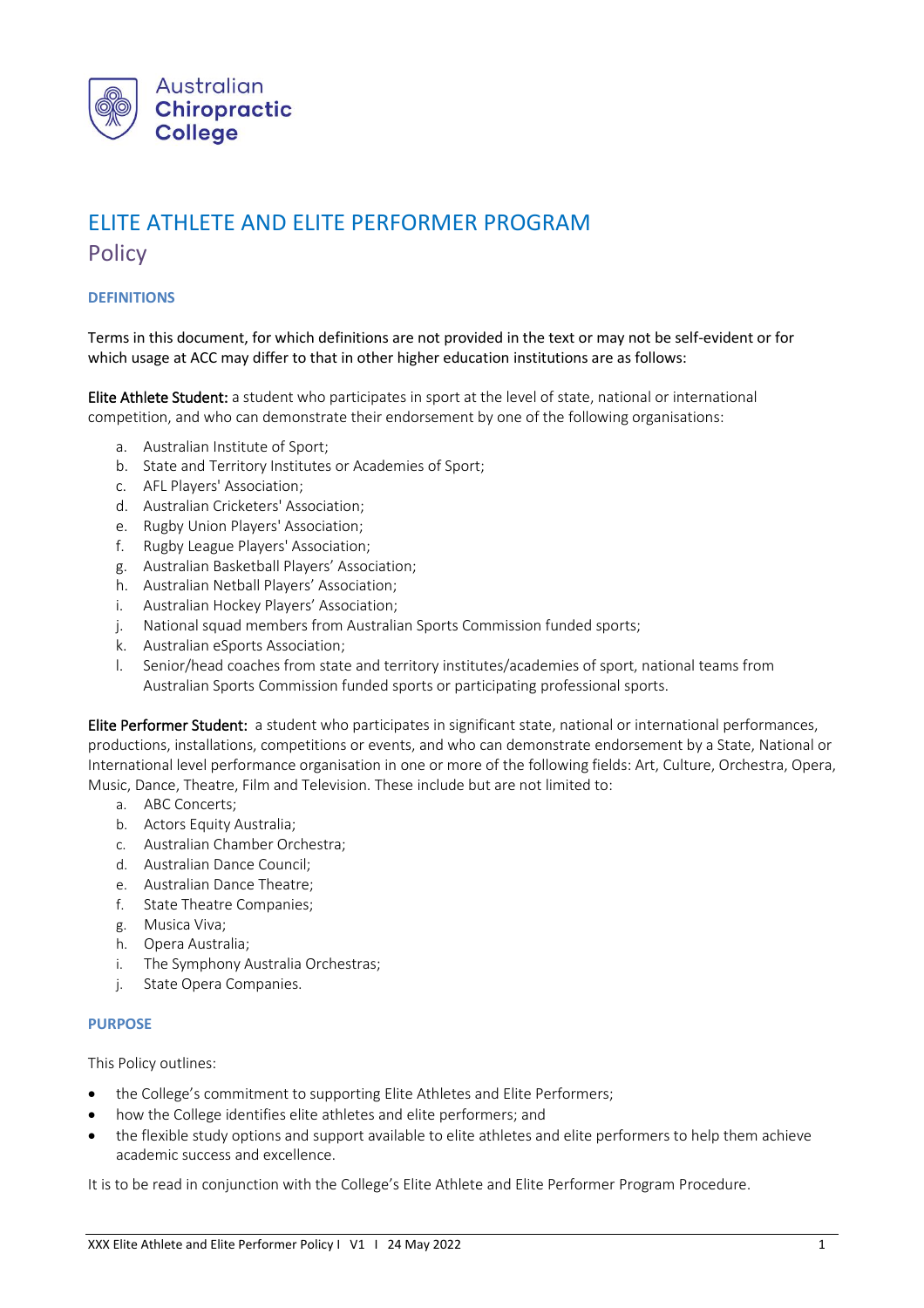## **SCOPE**

The Policy applies to all commencing and continuing students of the College who wish to be recognised as Elite Athletes or Elite Performers and who are seeking adjustments to their academic program in order to accommodate their Athletic or Performance requirements.

# **POLICY STATEMENT**

## **Commitment**

The College recognises the unique challenges that Elite Athletes and Elite Performers encounter as they pursue their sporting, performance, and academic goals.

It will support Elite Athletes and Elite Performers in these pursuits wherever possible, while ensuring that academic standards are rigorously applied. The College will therefore endeavour to provide support for student Elite Athletes and Performers but will not compromise the integrity of academic programs and the maintenance of appropriate academic standards.

Students identified as Elite Athletes or Elite Performers are eligible for:

- special admissions provisions; and
- flexible study and assessment options; and
- additional administrative support.

#### **Identification/verification of Elite Athlete or Elite Performer status**

If a student applying for recognition as an Elite Athlete cannot demonstrate their endorsement by one of the organisations indicated under the definition of Elite Athlete above, they may submit a request to be considered an Elite Athlete. In these cases, ACC will contact an independent external assessor, who will be asked to consider and advise the College on the applicant's Elite Athlete status.

If a student applying for recognition as an Elite Performer cannot demonstrate their endorsement by state, national or international level performance organisations indicated under the definition above, they may submit a request to be considered an Elite Performer on the basis, of having:

- achieved significant success in a major artistic performing arts competition (outside of the applicant's HSC curriculum); or
- undertaken a major role in commercial arts production as a performer or producer; or
- contracted with a major commercial music label or producer or equivalent commercial partner in any of the fields listed above); or
- achieved significant success as an independent artist/producer with a documented track record in any of the fields listed above).

#### **Admission Provisions**

The College will provide all students with information on Policy and Procedure concerning Elite Athletes and Elite Performers once their admission to a College program of study has been confirmed, in order that they may apply for reasonable adjustments to the normal requirements of that program and have the outcome or their application confirmed, prior to enrolment in units of study and commencement of teaching.

#### **Flexible Study and Assessment Options**

Subject to the limiting provisions of any applicable Program Requirements, for Elite Athletes and Elite Performers: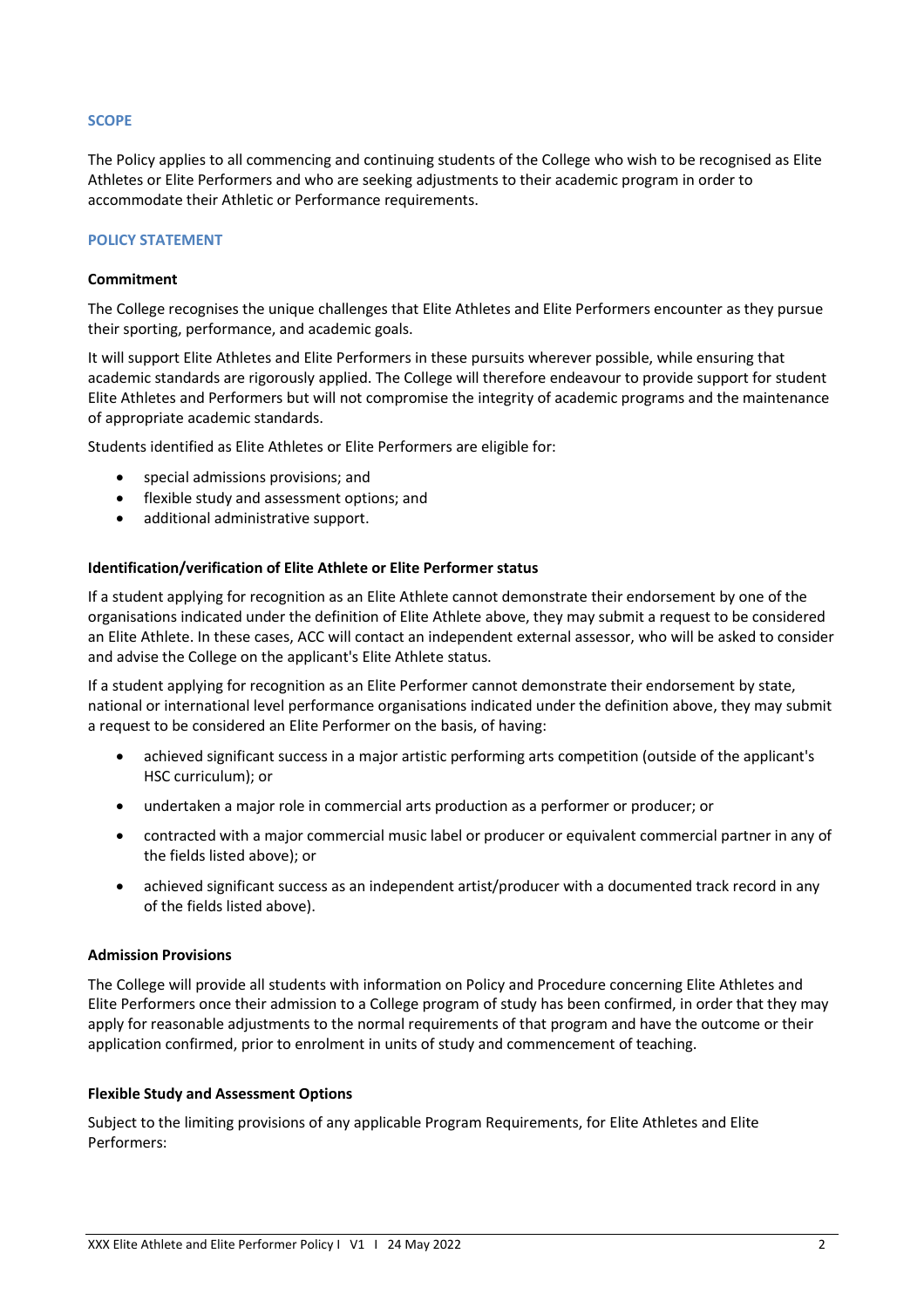- a. the College will incorporate individualised study sequences, which take into account sporting or performing commitments to enable students to achieve their highest academic potential, where possible;
- b. Program Directors, in consultation with Unit Coordinators, may provide alternative timeframes and modes of study for completion of units, where possible;
- c. Special Consideration in the form of extensions or variation of time normally required to complete a program of study, including provision for numerous or extended periods of absence and waiving of minimum attendance requirements, will be provided where possible;
- d. interim grades will be extended to cover approved absence(s);
- e. the Program Director may approve the substitution of units within a program structure for other units where sporting or performing requirements prevent standard completion;
- f. examinations may be undertaken by students at approved alternative off campus venues under approved supervision where sporting or performing requirements prevent them from attending scheduled examinations;
- g. Special Consideration in the end of unit examinations will be granted where sporting or performing requirements have negatively impacted examination performance;
- h. where commitments at State, National or International level negatively affect a student's attendance and assessment performance, they may apply for Special Consideration to withdraw from the unit without academic penalty (that is without a grade of fail on their academic record for units being undertaken in the current study period). Such a request must be submitted by the student before the end of the study period and include relevant documentation.

# **Additional Academic and Administrative Support**

The Student Experience Manager will:

- a. provide an initial point of contact for applicants;
- b. coordinate the provision of advice regarding admission and enrolment requirements and procedures;
- c. liaise with Program Directors and Unit Coordinators regarding matters of academic planning;
- d. provide support to Elite Athletes and Elite Performers within the College study environment;
- e. maintain adequate records as required by Policy;
- f. coordinate the provision of advice about cross institutional study and credit transfer options; and
- g. communicate and promote the flexible arrangements enshrined in this Policy and Procedure and its associated documents;

Program Directors will provide students with:

- a. advice and guidance about academic planning; and
- b. support in negotiating flexibility to meet academic requirements and ensure that such decisions are communicated to other academic staff within the program, and to relevant College Services.

The Academic Dean will ensure that College stakeholders are made aware of and implement the support principles and flexible approaches provided for within this policy, and will be responsible for approving reasonable adjustments to Elite Athlete and Elite Performer programs of study.

If a student is dissatisfied with the Academic Dean's decision, the President of the College will preside over student appeals and provide final advice to the student of adjustments to be made.

#### **RELATED DOCUMENTS**

ACC Elite Athlete and Elite Performer Program Procedure